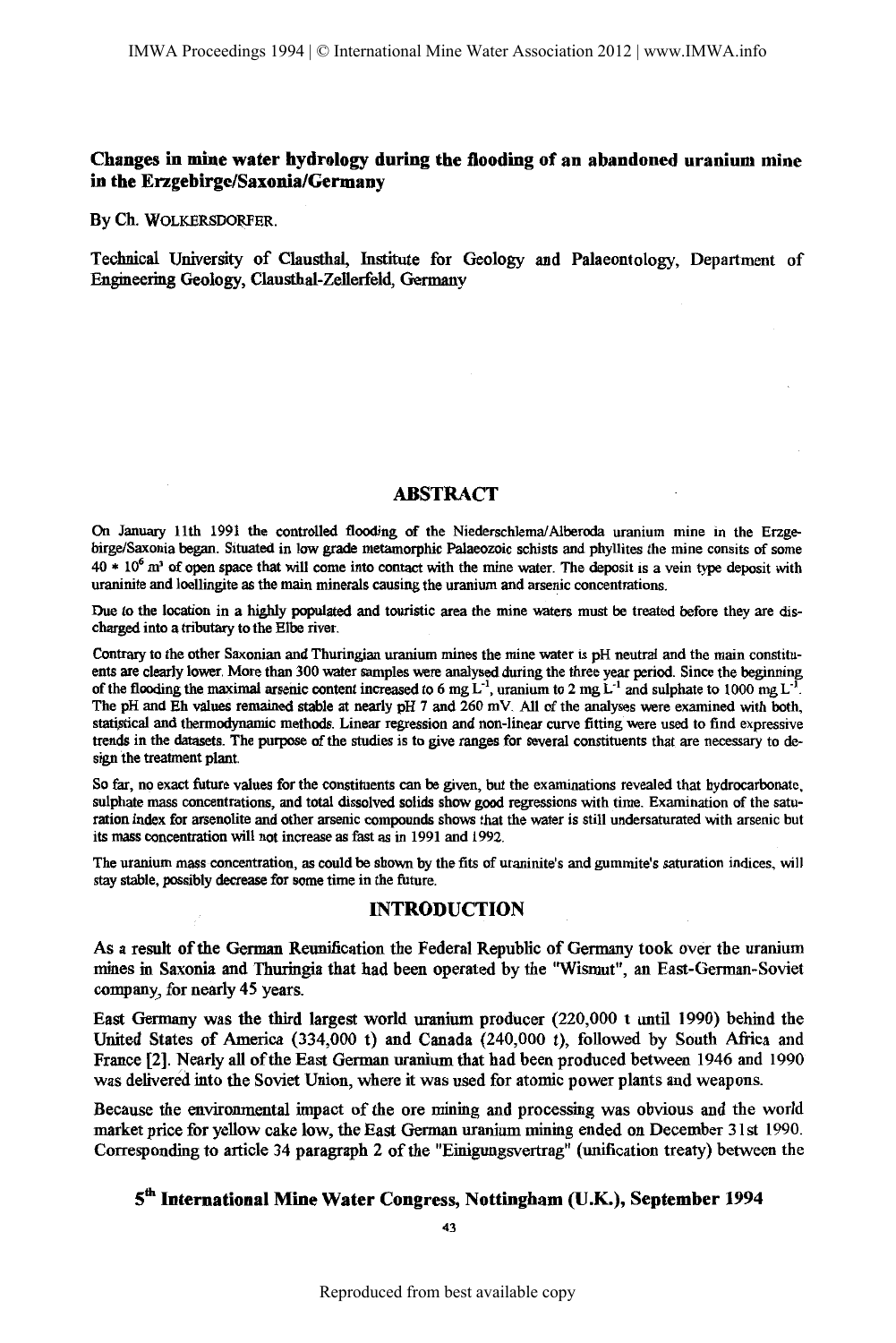German Democratic Republic and the Federal Republic of Germany [16] the Wismut was entrusted with the redevelopment of their plants.

Hundreds of shafts, tips, buildings and a large open pit on nearly 37 km2 have to be abolished during the next one or two decades. The goal of all the activities is to obtain conditions that are acceptable for both, people and the environment.

In this paper the problems of the Niederschlema/Alberoda mine in the Erzgebirge will be discussed. This mine near the township of Aue (fig. 1), approximately 40 km south-west of Chemnitz and with a depth of some 2,000 meters was chosen to be flooded in January 1991. Its open space sums up to some 40  $*$  10<sup>6</sup> m<sup>3</sup>, and during the water's circulation through these openings it will be enriched with various elements present in the rocks. While the majority of them do not have a negative impact on the environment or on human beings, some of them may cause severe problems.



Fig. 1: Map of the central Erzgebirge south-west of Chemnitz.

Most of the mine water will flow to the treatment plant through a historic gallery (Marcus-Semmler-Stollen) where it will be processed. Afterwards, reduced in its sulphate, arsenic and uranium content, the water will be discharged into the Zwickauer Mulde, a tributary to the Elbe River.

Flooding of a uranium mine in a well-populated area like the Erzgebirge has potential problems. The hydrogeochemical, thermal and hydrodynarnical processes during the flooding are unknown and must be studied in detail. The changes in uranium, arsenic and sulphate mass concentration are of particular interest for the designing of the treatment plant.

Therefore the questions to be solved in Niederschlema/Alberoda are:

- what changes in content of the constituents will occur during and after flooding,
- how will the water flow through the flooded mine works, and
- can the flow regime be influenced to reduce the water contaminants.

# 5<sup>th</sup> International Mine Water Congress, Nottingham (U.K.), September 1994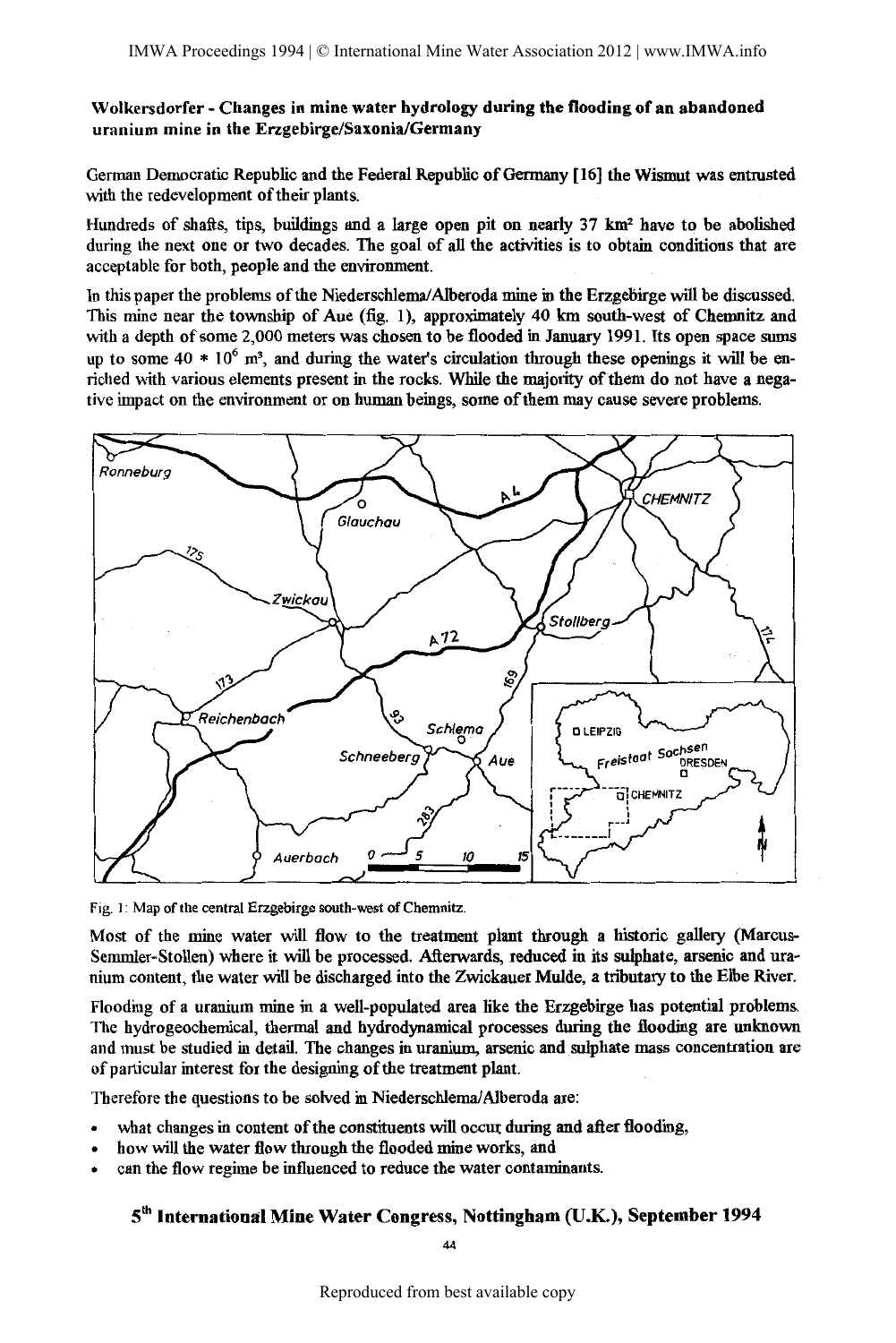The paper's purpose is to outline some of the investigations and the conclusions that can be made from them.

### GEOLOGICAL SETTING

The Wismut had twelve different areas where they operated uranium mines. They are Königstein, Dresden-Gittersee, Marienberg, Geyer-Annaberg, Pohla, Johanngeorgenstadt, Aue, Lengenfeld, Zobes and Crossen in Saxonia besides Seelingstädt and Ronneburg in Thuringia.

They can be assigned to the five following types of deposits (table 1):

| Type       | Characterisation of deposit                             |
|------------|---------------------------------------------------------|
| Culmitzsch | layer-type deposits in Zechstein lime- and claystone    |
| Freital    | uraniferous coal-layers of Rotliegend age               |
| Königstein | carboniferous sandstone                                 |
| Ronneburg  | deposits in Palaeozoic limestones, schists and diabases |
| Schlema    | hydrothermal deposits                                   |

Table 1: Types of Saxonian and Thuringian uranium deposits [2].

The Niederschlema/Alberoda deposit belongs to the Schlema-type uranium deposits of the Erzgebirge. They are similar to the uranium deposits near Uranium City/Canada and Chingolobwe/Zaire [11]. It is located in the LOfinitz-Zwonitz syncline, where low grade regional metamorphosed Palaeozoic rocks (Ordovician, Silurian and Devonian) occur. Close to the carboniferous Aue granite they are accompanied by younger, non-metamorphic dykes (aplites and kersantites). Typical rocks are schists, phyllites, diabases, amphibolites and quartzites, all of them strongly deformed by faults and isoclinal folds.

The hydrothermal mineralisation is divided into six "formations", with different vein types, most of them showing prominent telescoping (Table 2).

| Formation | Vein type              | Characterisation          | Minerals                         |
|-----------|------------------------|---------------------------|----------------------------------|
| $q^a$     | old quartz veins       | early ore formation       | sulphides                        |
| Кb        | quartz-sulphide-veins  | negligible mineralisation | sulphides                        |
| KKu       | quartz-calcite-veins   | uranium ores              | U-minerals, sulphides            |
| mgu       | dolomite-veins         | uranium ores              | U-minerals, sulphides            |
| biconi    | quartz-carbonate-veins | late ore formation        | arsenides, U-minerals, sulphides |
| ags       | sulphide-calcite-veins | late ore formation        | arsenides, sulphides             |

Table 2: Vein and ore types in relation to the formation (after Wismut GmbH, internal report).

Particularly the quartz-calcite (KKu) and dolomite-veins (mgu) carried the deposit's uranium content while the quartz-carbonate (biconi) and sulphide-calcite veins ( ags) were enriched in arsenides.

Very important for the water's chemistry and buffer capacity are the frequent carbonates in nearly all of the veins and rocks.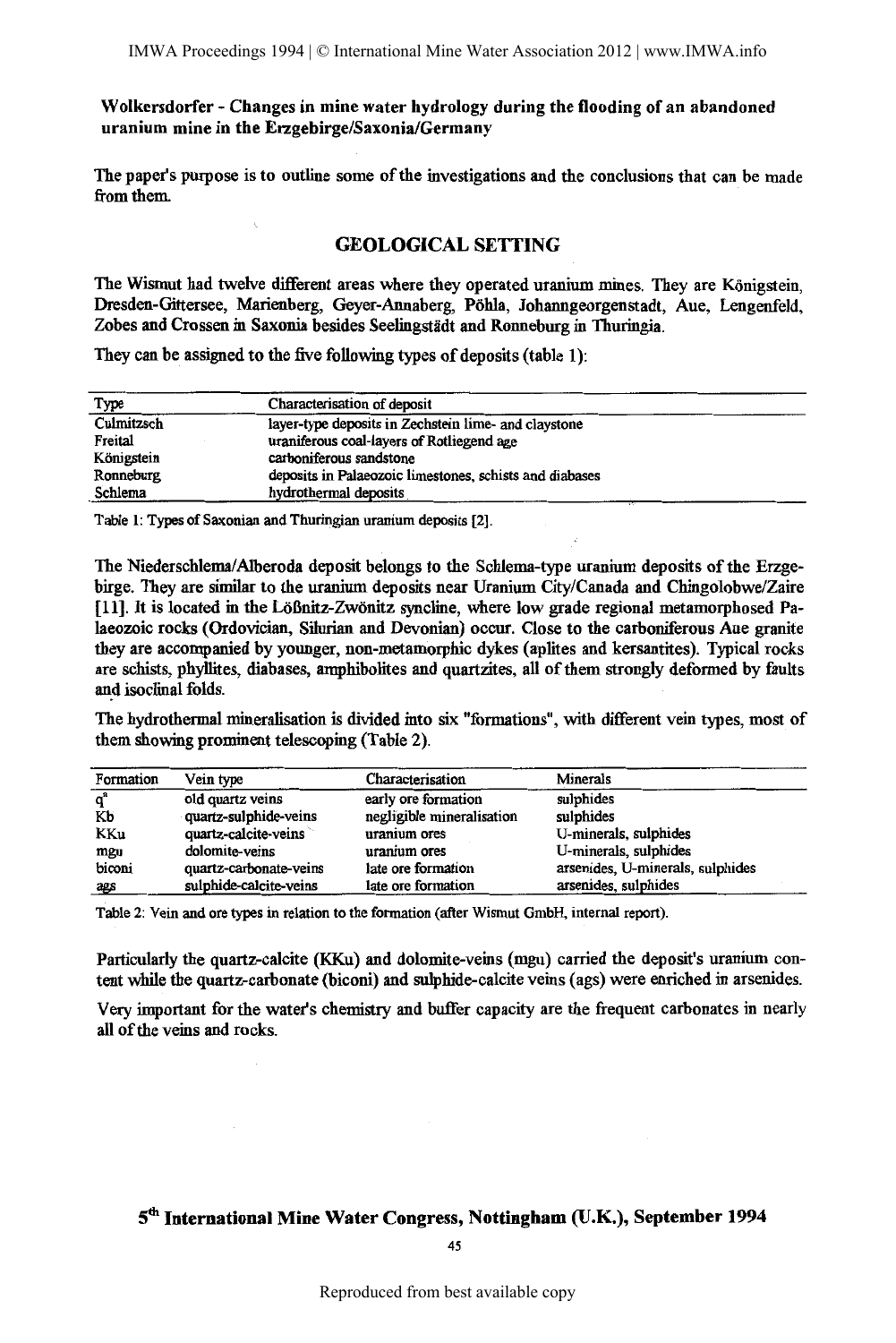### INVESTIGATIONS

#### Basic treatments

Interactions between water and rock as well as bacterial and radiogenic activity establish chemical conditions that might be in equilibrium. Chemical and physical water analyses are normally used to get data on the waters' properties.

Since the beginning of the flooding on January lith 1991 more than 300 water analyses have been made by the Wismut and the Technical University of Clausthal. Up to 59 different parameters were analysed and interpreted, with the emphasis on uranium, arsenic, hydrocarbonate and sulphate (table 3).

|                | As    | U   | pH              | SO <sub>4</sub> | C1    | Ca    | Mg      | HCO <sub>3</sub> | TDS    |
|----------------|-------|-----|-----------------|-----------------|-------|-------|---------|------------------|--------|
| n              | 302   | 298 | 276             | 240             | 239   | 200   | $200 -$ | 196              | 187    |
| $\overline{x}$ | 3.2   | 1.9 | 7.4             | 781.1           | 109.3 | 179.5 | 120.3   | 684.7            | 1932.8 |
| $\sigma$       | 2.8   | 0.9 | 0.6             | 376.5           | 66.0  | 69.5  | 53.5    | 376.9            | 920.3  |
|                |       |     |                 |                 |       |       |         |                  |        |
|                | Na    | Mn  | NO <sub>3</sub> | ĸ               | cond. | PO4   | 0,      | EH               | Temp.  |
| $\mathbf n$    | 143   | 109 | 166             | 112             | 154   | 62    | 99      | 45               | 174    |
| x              | 288.9 | 2.6 | 4.55            | 30.3            | 2.7   | 4.0   | 6.6     | 263.9            | 29.7   |
| σ              | 142.3 | 1.4 | 3.34            | 12.3            | 3.5   | 2.7   | 5.4     | 133.1            | 9.4    |

Table 3: Selection of major parameters from Niederschlema/Alberoda mine waters (12.4.90-23.12.93). Units in mgL-1, mS cm-1, mV, and °C (TDS: total dissolved solids, cond.: conductivity, Temp.: temperature).

In the meantime the average uranium content increased to 2 mg L<sup>-1</sup>, the arsenic content to 3 mg L<sup>-1</sup> (with a maximum of 6 mg  $L^{-1}$ ) and sulphate to 800 mg  $L^{-1}$ . The pH and the redoxpotential remained stable at nearly pH 7 and 260 mV.

To characterise the mine water, to predict its future chemical behaviour, and to find trends in the data, two different techniques were used: statistical methods and thermodynamic calculations.

First of all it was necessary to divide the waters by their chemical characteristics into infiltration (uncontaminated fresh water) and flooding waters. This made it possible to treat each of the two groups separately by using "dividing" algorithms.

A PIPER-diagram plot (Fig. 2) did not give satisfying results for dividing the two types of water. Nevertheless 90 %of the waters can be described as earthalkaline, predominantly chloride waters with higher alkaline mass concentrations. Nothing can be said about the enrichment or impoverishment of typical cations or anions.

Another possibility to graphically describe water analyses is the DUROV-classification [4]\_ Contrary to the PIPER-diagram the cations on the comers of the triangle are changed. Although the plot looks different (Fig. 3) and the waters fall into the transition zone between secondary and sulphate waters, it is still not possible to find a significant trend or characteristic for one of the two types.

Therefore two parameter combinations with the following attributes were developed:

- regularly determined (> 80 %)  $\bullet$
- good regression coefficient
- separation from infiltration and flooding waters possible
- prediction of future arsenic and uranium mass concentrations possible.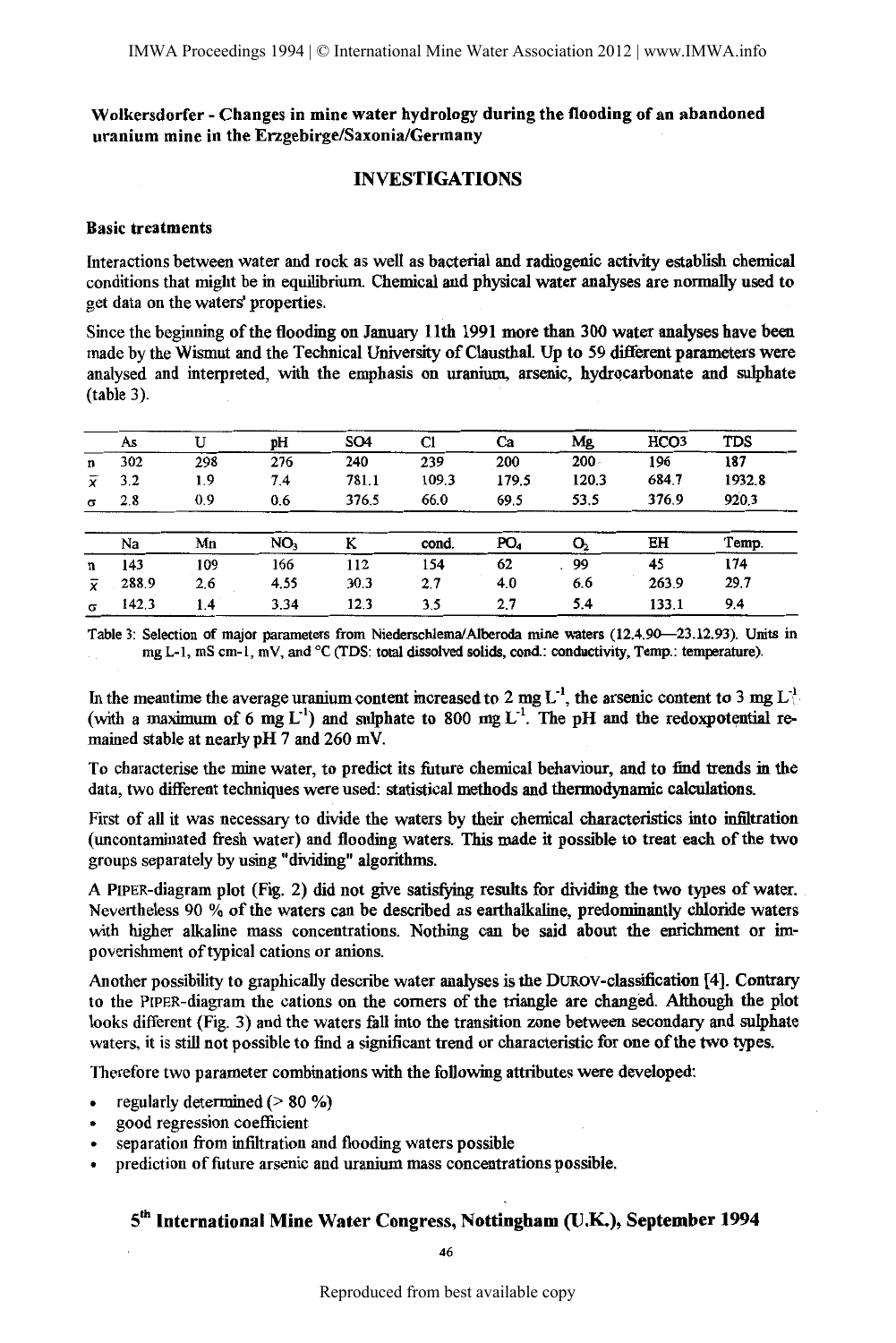

### Statistical methods

Empirical studies of different scatter diagrams revealed that the relation of As:U against As:Ca fulfils the above conditions. The two quotients  $q_1 = U/As$  and  $q_2 = pK(As/Ca)$ , as can be seen in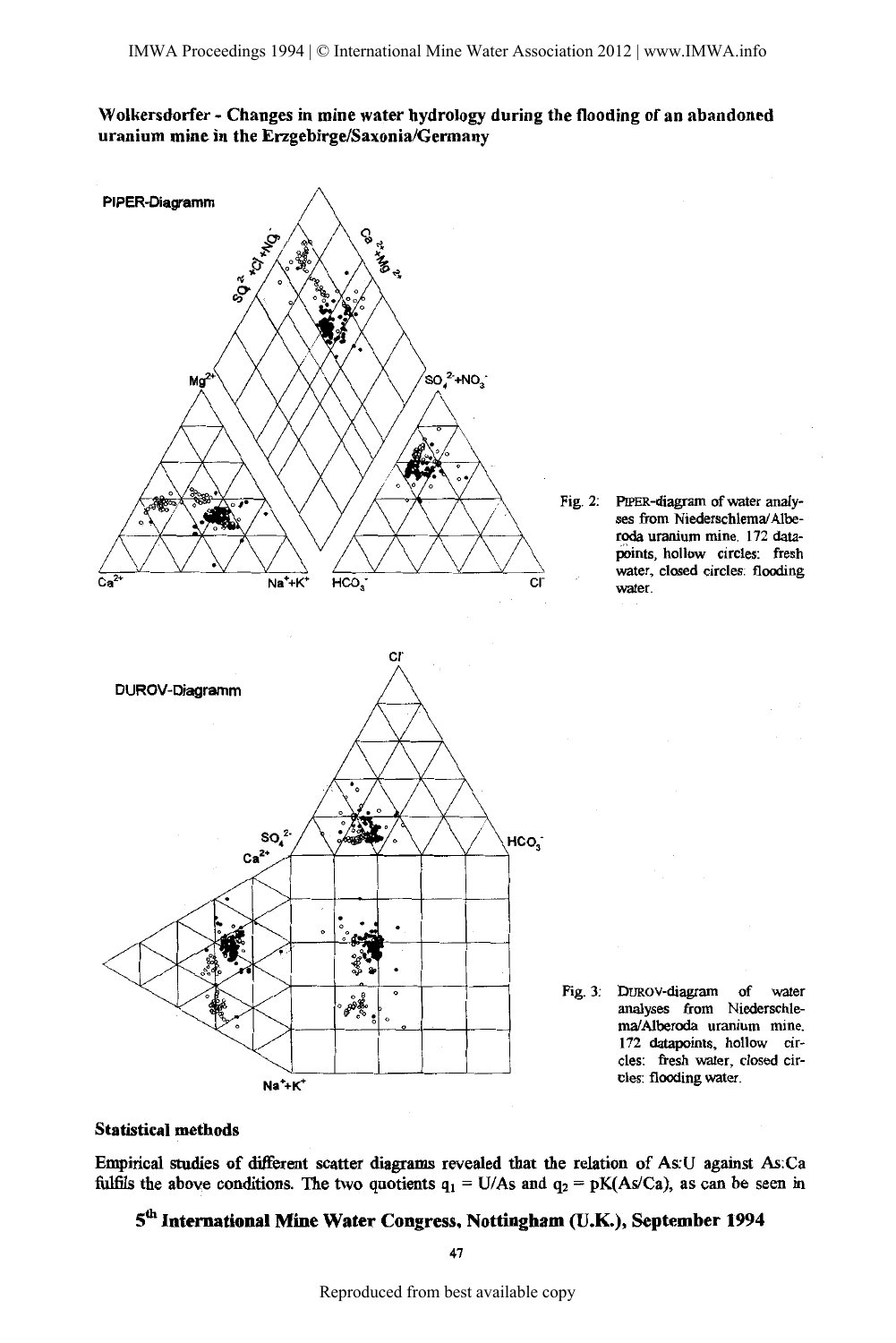figure 4, divide the waters into two chemicaly different groups. Only two constants (boundary quotients) are necessary for characterising fresh and flooding waters, with  $Q_1 = 2.0$  and  $Q_2 = 2.3$ .



Fig. 4: Diagram showing the relation between the two quotients  $q_1$  and  $q_2$ ;  $r=0.849$ , 195 datapoints.

Further investigations were based on contaminated flooding waters  $(q_1 < Q_1$  and  $q_2 < Q_2$ ).

One characteristic of  $q_1$  and  $q_2$  is that both quotients decrease with time and that waters with  $q_1$ l.O show a strong linear trend in the semi-logarithmic diagram. This can be used to calculate arsenic mass concentrations in the near future.

Six different time series and combinations have been found to be important for future properties of the mine water. For time the unit "days after the beginning of flooding" with January 11th 1991 representing day 0 was used.

The arsenic content was studied using the quotients  $Q_1$  and  $Q_2$ , because the correlation between time and mass concentration was not significant enough to give good estimates ( $r^2 = 0.71$ ). Based on the time series of uranium mass concentration ( $r^2 = 0.83$ ) and on waters with  $\{q_1 | q_1 \leq 1.0\}$  and interval (confidence interval ca. 0. 8) was found for the arsenic mass concentration.

| Constituent      | Formula               | r <sup>2</sup> |                |                 | Table 4: Equations used for curve fitting of |
|------------------|-----------------------|----------------|----------------|-----------------|----------------------------------------------|
| HCO <sub>3</sub> | $a + b * d$           | 0.918          | $3.470*10^2$   | $7.266*10^{-1}$ | time series with different constitu-         |
| SO <sub>a</sub>  | $(a + b * d^2)^{-2}$  | 0.750          | $4.359*10^{1}$ | $9.720*10^{-1}$ | ents. Only two dependent variables           |
| TDS              | $(a + b * d^{1.5})^2$ | 0.810          | $4.359*101$    | $3.620*10^{-4}$ | were used. No significant result for         |
| Ra tot           | $a + b * d^2$         | 0.449          | $1.365*10^3$   | $1.490*10^{3}$  | Ra. TDS: total dissolved solids; d:          |
| U tot            | $a + b * d$           | 0.643          | $9.803*101$    | $2.056*10^{-3}$ | days after start of flooding.                |

From the above mentioned series only hydrocarbonate showed a linear trend within time. The other constituents revealed different dependencies by which only formnlas with two dependant parame-

### 5'h International Mine Water Congress, Nottingham (U.K.), September 1994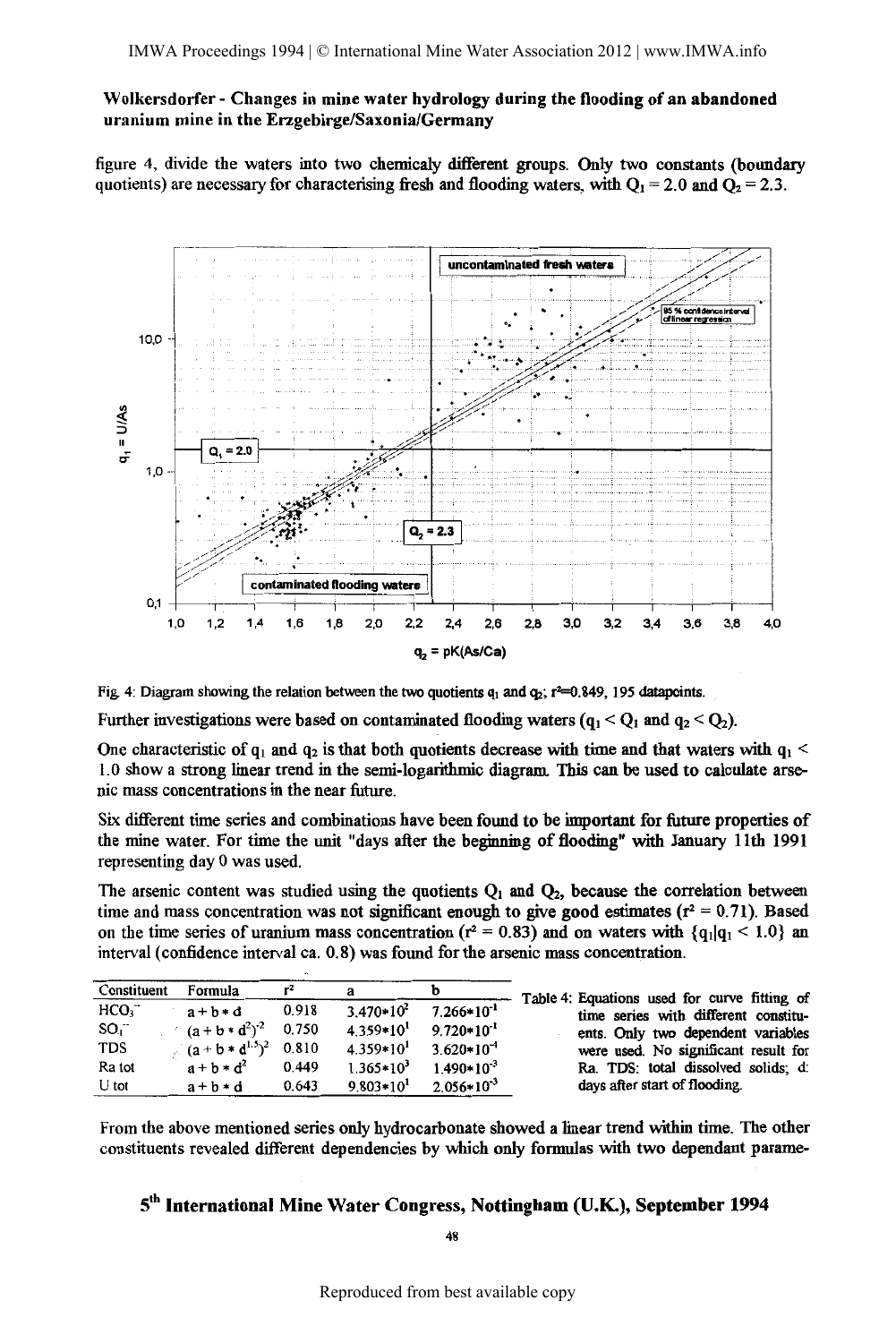ters were used for curve fitting with TableCurve [8]. Table 4 lists the constituents, equations, and regression coefficients calculated by the fitting procedure.

Another interesting relation was found between the hydrocarbon and arsenic mass concentrations (fig. 5) with the regression coefficient of the power function being  $r^2 = 0.917$ . That might be due to the dissolution reaction ofloellingite (equation 3) but has not been studied in detail.



Fig. 5: Scatter diagram of hydrocarbonate mass concentration against arsenic mass concentration.  $r^2=0.917$ , 167 datapoints included in regression. Also shown the 95 % confidence interval.

#### Thermodynamic calculations

NORDSTROM et al. [13] compare 14 different computer codes for thermodynamic calculations. A newer study with WATEQ, PHREEQE and SOLMINEQ was carried out by SCHULZ & KOLLING [18]. The application of WATEQ in the uranimn prospection was tested by RUMMELS & LINDBERG [16].

As a result of the above mentioned studies WATEQ4F was chosen to be used for analysing the thermodynamic properties of the waters. Procedures described by WOLKERSDORFER [20) were used to evaluate the large number of data received by WATEO4F.

The interesting value calculated by the thermodynamic program is the unit-less saturation index which is the logarithm of the ratio between the ion activity product (IAP) and the saturation index  $(K_{\text{soft}})$ . Water being in contact with rocks, dissolves the rock forming minerals and their trace elements. Depending on the time of water- rock contact and the available elements the water will be saturated, undersaturated or oversaturated by specific elements.

More than 30 minerals containing As occur at the Niederschlema/Alberoda uranium mine [17], loellingite (FeAs<sub>2</sub>) being the primary arsenic mineral. WATEQ4F does not have thermodynamic properties of loellingite but this is not necessary, because loellingite is oxidised to arsenolite (As<sub>2</sub>O<sub>3</sub>). Loellingite dissolves into Fe<sup>2+</sup>, As<sup>3+</sup> and As<sup>5</sup>-ions, 70 % of the As being bound as H<sub>3</sub>AsO<sub>4</sub>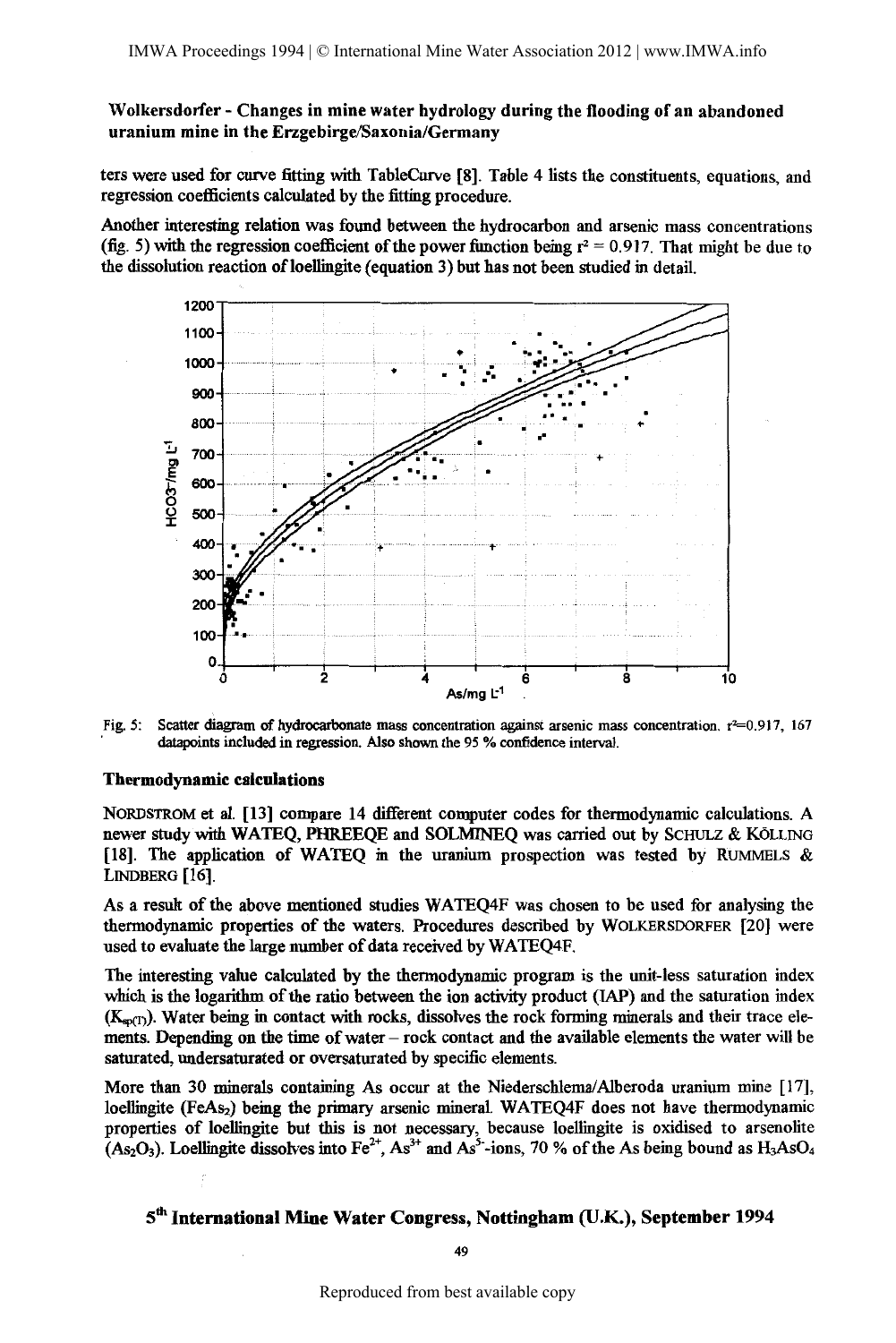owing to the oxidation of  $As<sup>5</sup>$ . The resulting equilibrium can be described by the following equations:

$$
Fe(2+)As(3+)As(5-) + 24 H_2O \Leftrightarrow Fe^{2+} + 2 As(5+)O_4^{3-} + 16 H_3O^+ + 12 e^-
$$
 (1)

$$
2 \text{ As}(5+)O_4^{3-} + 10 \text{ H}_3\text{O}^+ + 4 \text{ e}^- \Leftrightarrow \text{As}(3+)_{2}\text{O}_3 + 15 \text{ H}_2\text{O}
$$
 (2)

adding up to

$$
FeAs2 + 9H2O \Leftrightarrow Fe2+ + As2O3 + 6H3O+ + 8e
$$
 (3)

With WATEQ4F the saturation indices log(IAP/K<sub>sp(T)</sub>) for arsenolite were calculated and changes with time were studied. Unfortunately no reason has been found so far for the saturation index staying stable under -10 (fig. 6).

Uraninite (UO<sub>2</sub>) alters to different minerals, being more ore less soluble in water. The uranyl silicate uranophane (CaH<sub>2</sub>.[UO<sub>2</sub>|SiO<sub>4</sub>].5H<sub>2</sub>O) that can be calculated by WATEQ4F, for example, belongs to the less soluble minerals; gummite, a mixture of more than ten uranyl hydroxides of the becquerelite-fourmarierite-group [19], to the better soluble ones. The results of calculations with WATEO4F (fig. 7) revealed that gummite and uraninite are the most common phases in equilibrium with the water. Furthermore the program calculated the complexes that uranium forms.

The results of arsenic and uranium calculations were compared with the theoretical properties plotted in a POURBAIX-diagram [14] under standard conditions (fig. 8).



Fig. 6: Arsenolite saturation index from thermodynamic calculations against time (days after start of flooding, scaling: 3 months,  $r^2 = 0.930$ .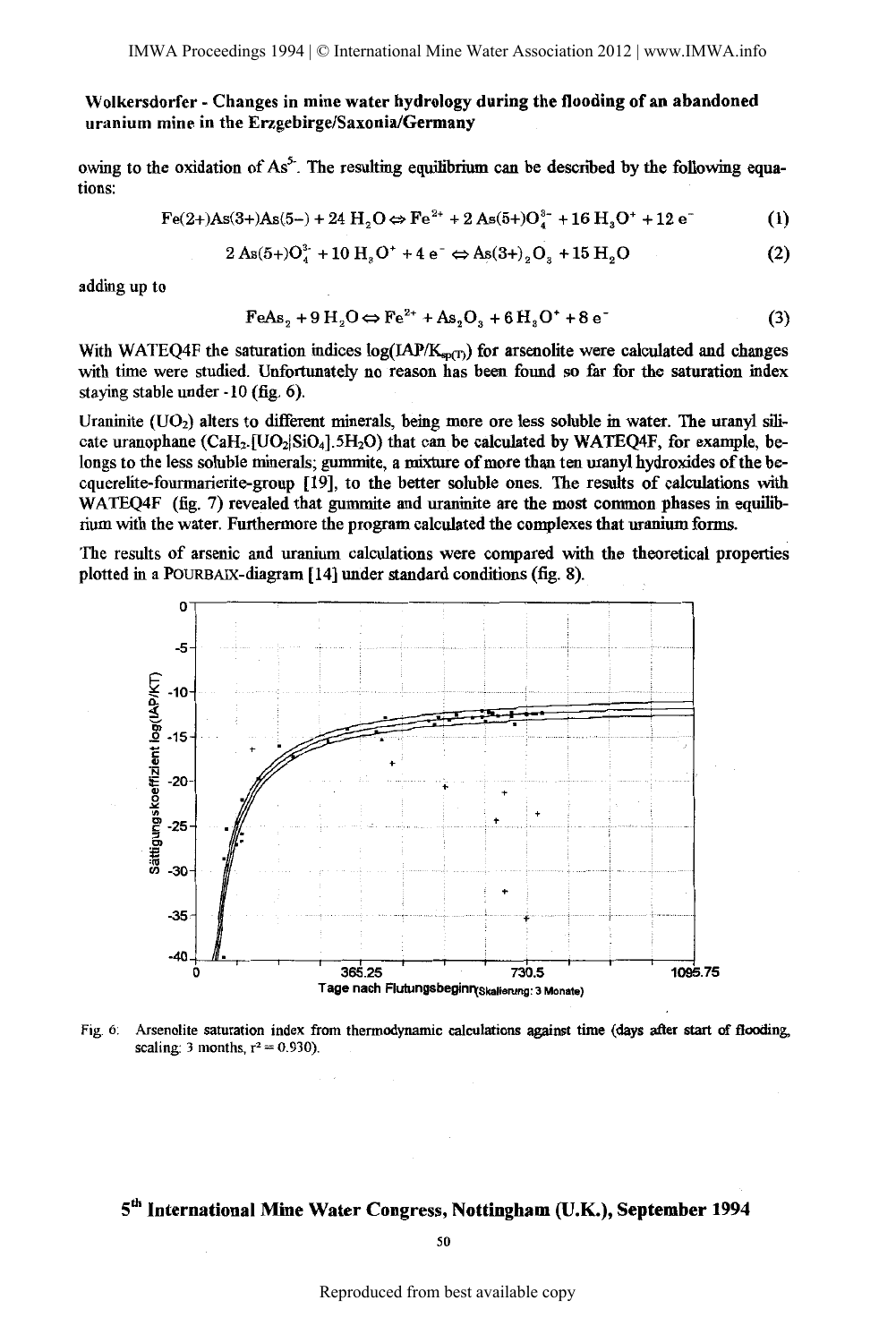

Fig. 7: Gummite saturation index from thermodynamic calculations against time  $(r^2 = 0.641)$ .





Moreover the properties of sulphate were investigated. Sulphate arises from the oxidation of sulphide minerals, is very common in mine waters, and causes sometimes severe problems. Where no buffers are available, sulphuric acid develops and the pH value decreases down to 2.5 [6]:

$$
\text{MeS} + 12\text{H}_2\text{O} \Leftrightarrow \text{Me}^{2+} + \text{SO}_4^{2-} + 8\text{H}_3\text{O}^+ + 8\text{e}^- \tag{4}
$$

The reaction speed is increased by microbiological activity. BAAs, BECKlNG, KAPLAN & MoRE [ l] investigated the environments under which bacterias as *Beggiatoa, Thiothrix* and *Thiobacillus* are abundant.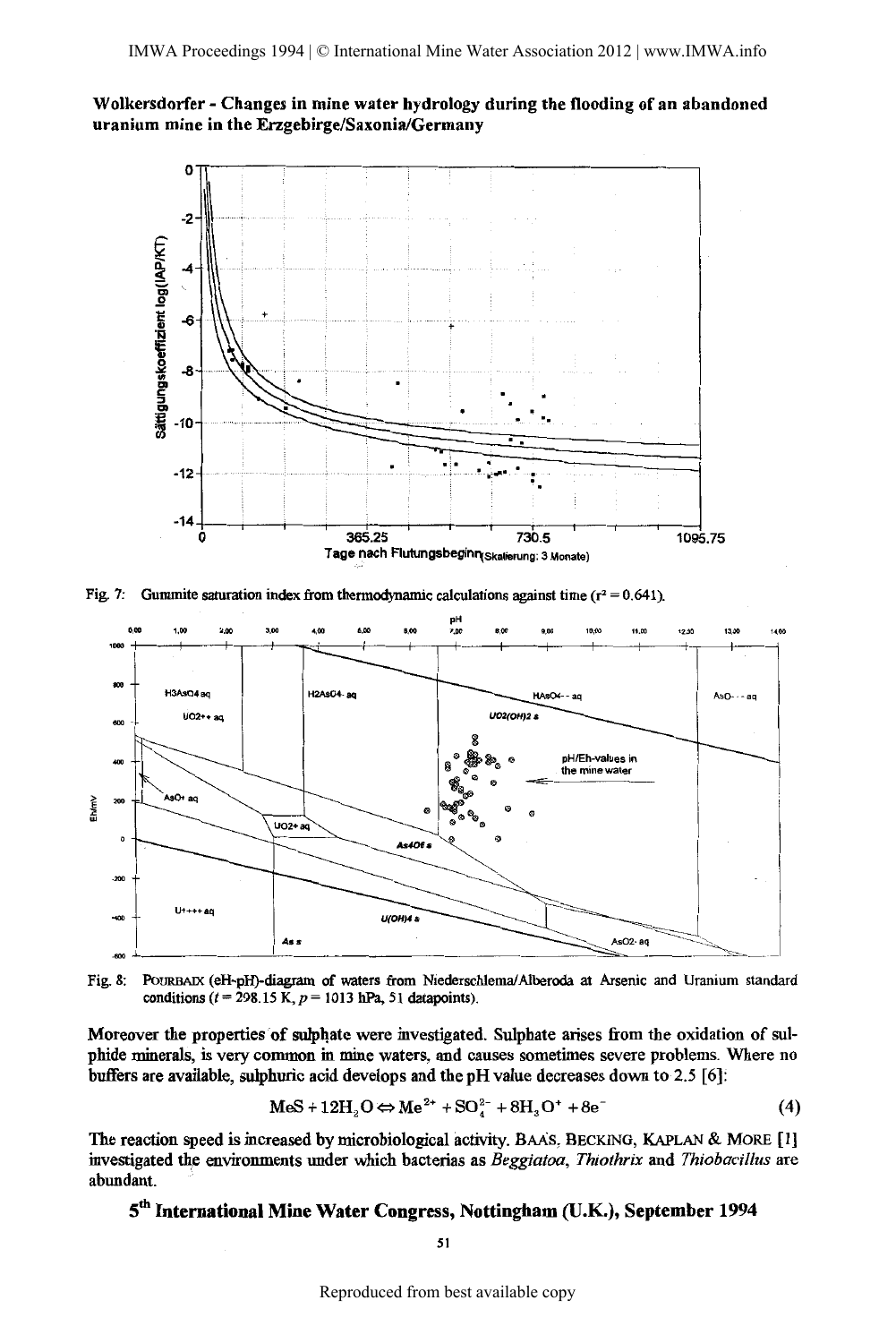Because of the cations  $Ca^{2+}$ , Mg<sup>2+</sup>, and Na<sup>+</sup> most of the sulphate is bound up as less soluble CaSO<sub>4</sub>,  $CaSO<sub>4</sub>.2H<sub>2</sub>O$ ,  $MgSO<sub>4</sub>$  and  $Na<sub>2</sub>SO<sub>4</sub>$ . The thermodynamic calculations show that these sulphates are near equilibrium.

### Empiric studies

In addition to the statistical and thermodynamic investigations empirical studies have been carried out. The goal of these studies was to provide a mean to understand the hydrogeochemistry of the Niederschlema/Alberoda mine waters in a global frame.

DYBEK [5) and LANGMUIR [11) describe different investigations on the solubility of uranium minerals. Both support the results of WATEQ4F's calculations for the Niederschlema/Alberoda mine waters. LANGMUIR [II] lists seven factors that control the uranium solubility; each of them with different importance:

- the uranium content in source rocks, sediments or soils and its leachability
- the proximity of the water to uranium-bearing rocks or minerals
- the degree of hydraulic isolation of the water from dilution by fresher surface or subsurface waters
- climatic effects and their seasonal variability, particularly the influence of evapotranspiration
- the pH and oxidation state of the water
- concentrations of carbonate, phosphate, vanadate, fluoride, sulphate, silicate, calcium, potassium and other species which can form uranium complexes or insoluble uranium minerals
- the presence of highly sorptive materials such as organic matter, ferric, manganese, and titanium oxyhydroxides and clays.

Some interesting results that can be used to estimate the future mass concentrations of major constituents in Niederschlema/ Alberoda, are tabulated in FIX [6). His results are based on 3,500 water analyses throughout the United States of America (table 5).

| Parameter        | Maximum | Minimum   |                                                                                                    |
|------------------|---------|-----------|----------------------------------------------------------------------------------------------------|
| U                | 5.3     | < 0.00002 |                                                                                                    |
| Fe (tot)         | 2,310   | < 0.1     |                                                                                                    |
| Ca               | 1,190   | 0.6       |                                                                                                    |
| Mg               | 1,520   | 0.1       |                                                                                                    |
| Na               | 13,400  | 0.3       |                                                                                                    |
| K                | 1,100   | 0.1       |                                                                                                    |
| HCO <sub>3</sub> | 2.630   | 0.0       |                                                                                                    |
| SO <sub>4</sub>  | 8,820   | 0.7       |                                                                                                    |
| C1               | 25,000  | < 0.1     |                                                                                                    |
| AR               | 42,200  | 23        |                                                                                                    |
| pH               | 9.3     | 2.5       | Table 5: Minimum and maximum contents in mg $L-1$ of se-<br>lected parameters analysed by FIX [6]. |

Although CHERVET & COULOMB [3, cited after [5]) report uranium mass concentrations in mine waters of up to 90 mg  $L^{-1}$  this must not be overestimated. Unfortunately no pH values are reported, but an acid. mine water is highly probable.

More important is FIX's [6] conclusion that mine waters with a pH ranging from 5.5 to 7.5 will not get high uranium mass concentrations. In addition, MURAKAMI et al. [I2] concludes that within a distance of 700 m from the uranium deposit the natural water's uranium content decreased to the background level, which, after KOCZY, TOMIC & HECHT [9], is 0.006 mg  $L<sup>-1</sup>$ , in the surroundings of uranium deposits 2.9 mg  $L^{-1}$  [7].

# 5<sup>th</sup> International Mine Water Congress, Nottingham (U.K.), September 1994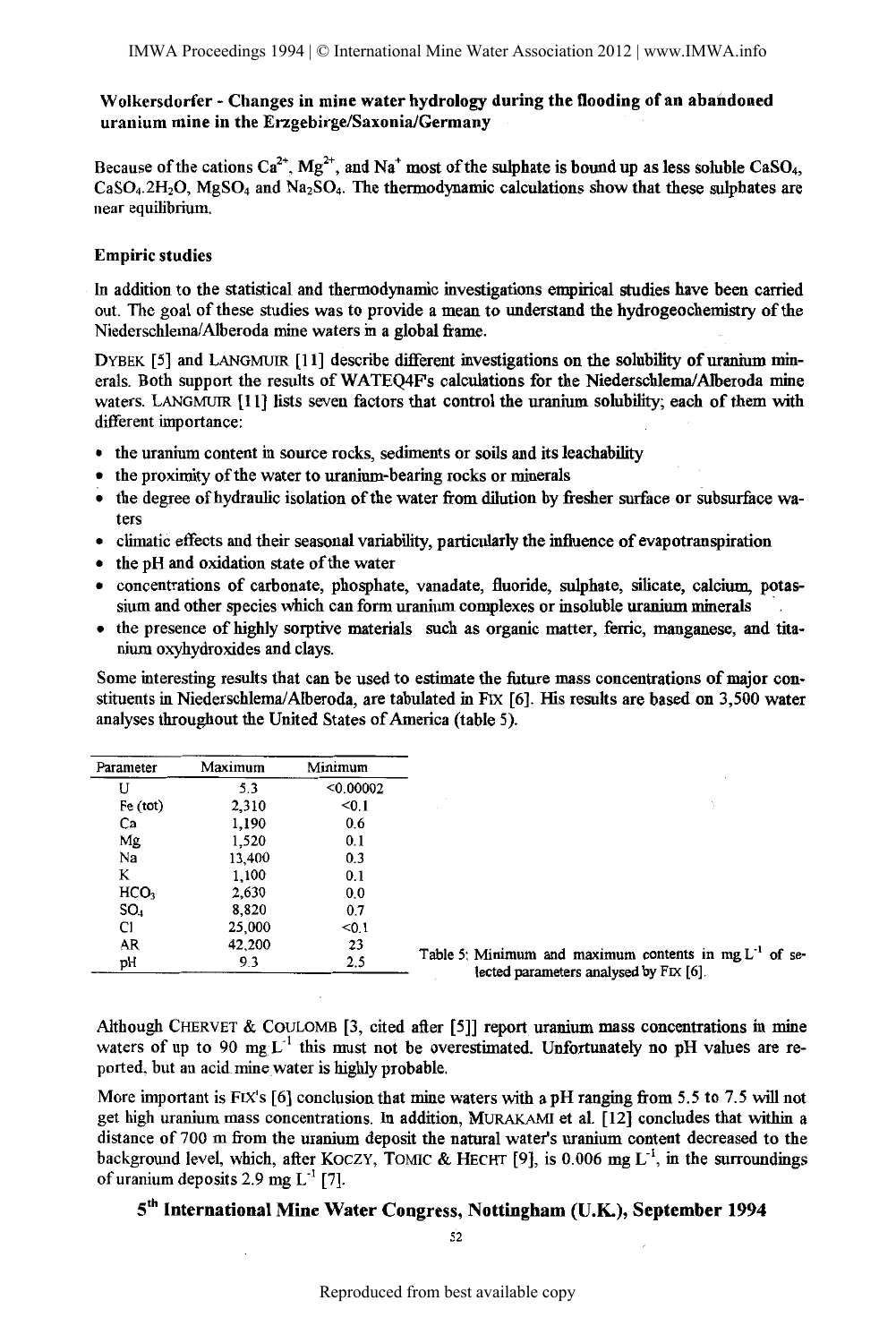#### **CONCLUSIONS**

#### Statistical investigations

The curve fittings of time series for uranium, arsenic, sulphate, hydrocarbonate, and total dissolved solids indicated some significant relationships. For all of the above mentioned constituents equations were found that describe the future mass concentration with a correlation coefficient  $r^2$  above 0. 750. Only radon conld not be fitted with a satisfying coefficient. Up to now all constituents show a steady increase with time. Two deposit related quotients  $Q_1$  and  $Q_2$  were discovered that separate mine waters from fresh waters found in the Niederschlema/Alberoda mine. The results of multilinear regressions from other uranium bearing waters cannot be transferred without counterchecking. The strong relationship ( $r^2 = 0.917$ ) between hydrocarbonate and arsenic mass concentration makes it possible to predict future arsenic contents of the water. Thus decreasing the water's hydrocarbonate content also decreases its arsenic content. However, the future sulphate contents can not be predicted accurately because of bacterial activity.

#### Thermodynamic calculations

While the saturation indices of uranium phases, being nearly zero, show the relative stability of the uranium content, that of the arsenic phases shows an undersaturation. Assuming the pH and Eh being stable during the lifetime of the treatment plant the uranium content will also be stable until all the exposed uranium phases will be depleted. However the arsenic content will increase until the saturation indices will approach zero. The future sulphate contents can not be predicted accurately because of the activity of bacteria, converting sulphides to sulphate. Since Ca-ions buffer the sulphate, the pH of the mine water is expected to be stable near pH 7 as in other Uranium mines in the Erzgebirge, flooded about 30 years ago (J. MEYER, pers. comm.).

#### In-situ measurements

For the prediction of chemical constituents, chemical and physical parameters from single water samples are important.

Regnlar monitoring of temperature, conductivity and pH indicate changes in the composition of the water and can provide indicators for establishing sampling programs. Previously, physicochemical measurements in one of the shafts showed that under some hitherto unknown circumstances the pH can suddenly increase. This lowers the water's potential to dissolve uranium and arsenic, therefore investigations to find the reasons for this change are of importance.

#### ACKNOWLEDGEMENTS

The author wants to thank the Wismut GmbH Chemnitz, the DFG (Deutsche Forschungsgemeinschaft, Re 920/1-1) and the Hanns-Seidel-Stiftung Munich for their financial and ideal support of the work. Thomas Riickwald, Dr. Kathrin Stein, and Melanie Rieckhoff took over some chemical analyses at the Technical University of Clausthal. Special thanks to Dr. Jiirgen Schreyer, Jochen Meyer and Giinter Frohlich for three years of discussion and support. I also want to thank an anonymous reviewer for her helpful comments. Last but not at least thanks to Ulrike for their remarks and typing of the manuscript.

# 5<sup>th</sup> International Mine Water Congress, Nottingham (U.K.), September 1994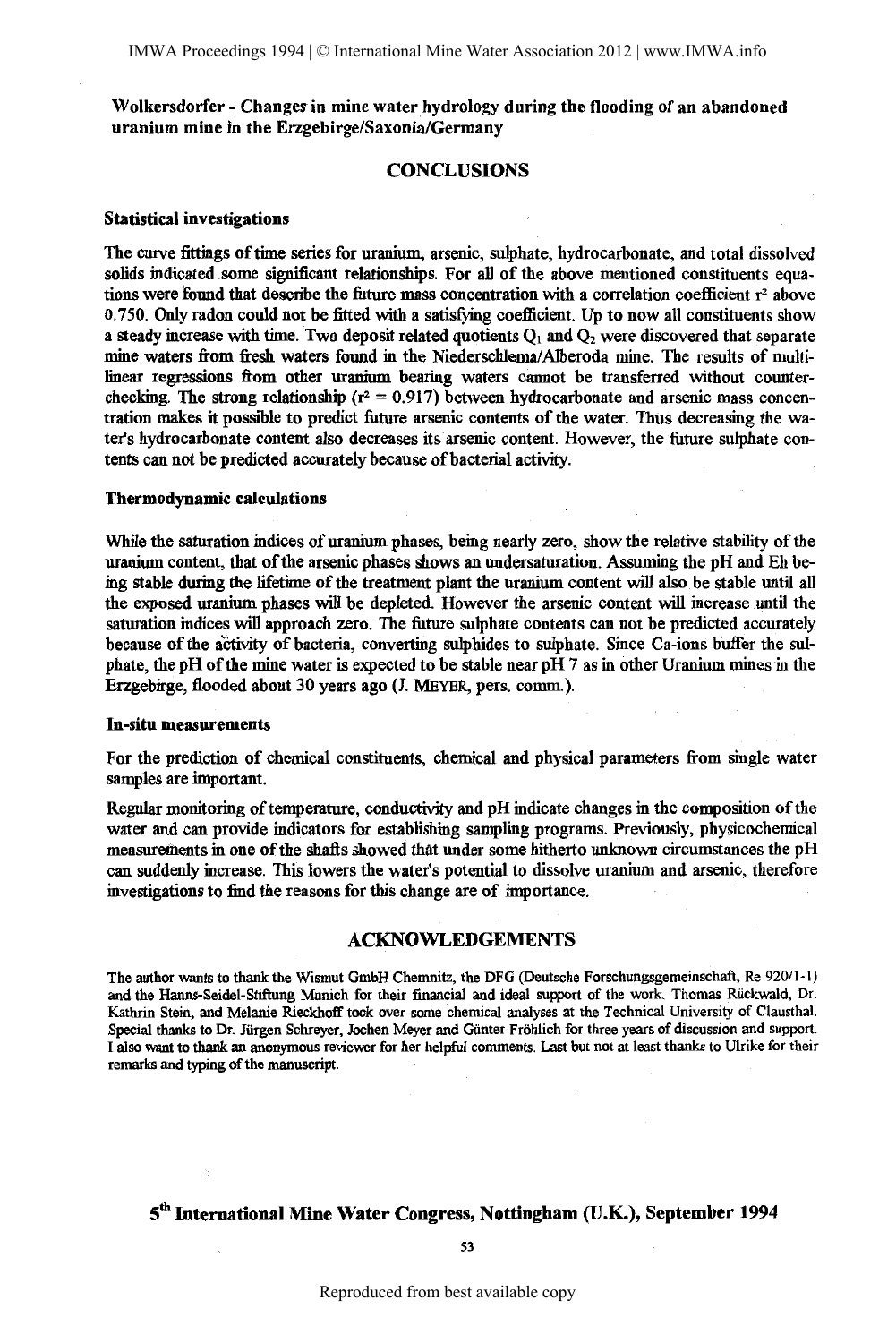#### **REFERENCES**

- [I] Baas Becking LGM, Kaplan IR & Moore D. Limits of the Natural Environment in Terms of pH and Oxidation-Reduction Potentials. J of Geol Chicago; 1960; 3: 243-284.
- [2] Bundesministerium für Wirtschaft. Wismut Stand der Stillegung und Sanierung. BMWI Dokumentation. Bonn; 1993; 335: 34 p.
- [3] Chervet J, Coulomb R. Geochemical behavior of uranium in the alteration cycle. Proc II Intern Conf Peaceful Uses Atomic Energy. 1958; 2: 199-203.
- [4] Chilingar GV. Durov's Classification of Natural Waters and Chemical Composition of Atmospheric Precipitation in USSR; A Review. Trans Amer Geophys Union. Washington DC; 1956; 37: 193-196.
- [5] Dybek J. Zur Geochemie und Lagerstättenkunde des Urans. Clausthaler Hefte zur Lagerstättenkunde und Geochemie. 1962; 1: 1-163.
- [6] Fix PF. Hydrocheochemical Exploration for Uranium. Geological Survey Professional Paper. 1955; 300: 667-671.
- [7] Germanov AJ, Batulin SG, Volkov GA, Lisitsin AK, Serebrennikov VS. Some regularities of Uranium distribution in underground water. Proc II Intern Conf Peaceful Uses Atomic Energy. 1958; 2: 161-177.
- [8] Jandel Scientific Software. TableCurve for Windows Version 1.0: User's Manual. Jandel Scientific, 2591 Kerner Blvd, San Rafael, CA 94901; 1992.
- [9] Koczy F, Tomic E, Hecht F. Zur Geochemie des Urans im Ostseebecken. Geochimica et Cosmochimica Acta. 1957; 11: 86-102.
- [10] Langmuir D. Uranium Solution- mineral equilibria at low temperatures with applications to sedimentary ore deposits. Geochimica et Cosmochimica Acta. 1978; 6 (42): 547-569.
- [ 11] Matthes S. Mineralogie eine Einfiihrung in die spezielle Mineralogie, Petrologie und Lagerstättenkunde, 2nd edition. Berlin: Springer; 1987; 444 p.
- [12] Murakami Y, Fujiwara S, Sato M, Ohashi S. Chemical prospecting of Uranium deposits in Japan. Proc II Intern Conf Peaceful Uses Atomic Energy. 1958; 2: 131—139.
- [13] Nordstrom DK, Plummer LN, Wigley TML, Wolery TJ, Ball JW, Jenne EA, Bassett RL, Crerar DA, Florence TM, Fritz B, Hoffinan M, Jr G R Holdren, Lafon GM, Mattigod SV, McDuff RE, Morel F, Reddy MM, Sposito G, Thrailkill J. Chemical Modeling of Aqueous Systems: A Comparison of Computerized Chemical Models for Equilibrium Calculations in Aqueous Systems. American Chemical Society. 1979; 857-892.
- [14] Pourbaix M. Atlas of Electrochemical Equilibria in Aqueous Solutions. New York: Pergammon; 1966.
- [ 15] Presse und Informationsamt der Bundesregierung. Vertrag zwischen der Bundesrepublik Deutschland und der Deutschen Demokratischen Republik iiber die Herstellung der Einheit Deutschlands - Einigungsvertrag. Bulletin. Bonn 1990; 104: 877-1120.
- [ 16] Runnels DD, Lindberg RD. Hydrochemical Exploration for Uranium Ore Deposits: Use of the Computer Model WATEQFC. Journal of Geochemical Exploration. 1981; 15: 37-50.

5<sup>th</sup> International Mine Water Congress, Nottingham (U.K.), September 1994